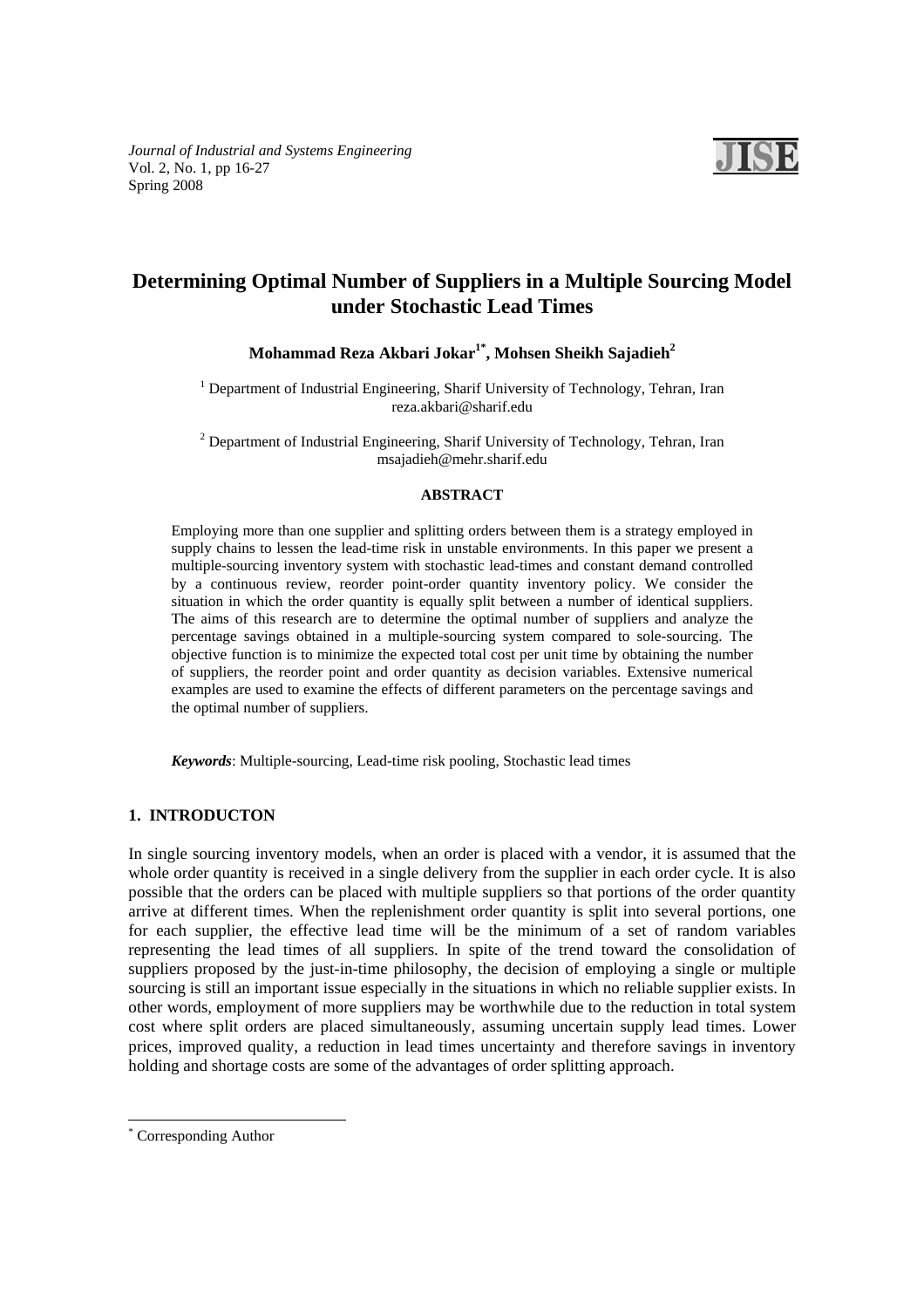One of the earliest papers in dual sourcing is attributed to Sculli and Wu (1981). They studied a two supplier inventory system, where supply lead times are normally distributed with different parameters. Using numerical experiments, they showed that dual sourcing can reduce the mean and variance of the effective lead time. Ramasesh et al. (1991) considered a continuous review inventory model in a dual sourcing setting. They used both uniform and exponential lead-times, and analyzed the associated costs and benefits, assuming that the lead times were identical. They considered the reorder point and order quantity as decision variables to minimize the expected total cost per unit time. Ramasesh et al. (1993) extended that work by relaxing the assumption of identical lead time distributions, unit supply price and split proportion.

Hong and Hayya (1992) developed a non-linear programming model to minimize ordering and inventory holding costs subject to quality level and purchase price constraints where total requirements are split among several different suppliers. Lau and Zhao (1993) considered a dualsourcing model assuming demand or lead times to be stochastic. They indicated that the inventory cost reduction is more affected by savings in cycle stock holding costs than the savings in safety stock holding costs.

Chiang and Benton (1994) investigated the cost functions of sole-sourcing versus dual-sourcing under the normally distributed demand and shifted exponential lead times assumptions. They demonstrated that dual-sourcing performs better than sole-sourcing except for the cases where the ordering cost is high, the lead-time variability is low, or the customer service level is low. Hill (1996) used a comparable framework for cycle stock in analyzing order splitting and showed that multiple sourcing reduces the average stock levels under any generic lead-time distribution.

Sedarage et al. (1999) developed a general multiple-supplier inventory system where lead times of suppliers and demand arrivals are random. They developed a continuous review inventory model where lead times may have different distributions and purchasing prices from suppliers may be different. One of their findings was that placing an order to a supplier with higher lead time mean and standard deviation and with worse purchase price may be economical. Chiang (2001) analyzed splitting an order into multiple deliveries in a periodic review inventory system. It was concluded that the possibility of the multiple-delivery arrangement in the sole-sourcing environment can reduce the average cycle stock and thus the total cost, especially if the cost of dispatching an order is considerable.

Ryu and Lee (2003) considered dual-sourcing models with stochastic lead times and constant demand in which lead times are reduced at a cost that can be viewed as an investment. They used expediting cost functions as an investment to reduce lead times and compared the expected total cost for two models and demonstrated that the model with reduction results in significant savings. Dullaert et al. (2005) studied a dual-sourcing model for determining the optimal mix of transport alternatives to minimize total logistics costs. They assumed a limited number of transportation modes and developed a genetic algorithm to find the optimal solution.

To the best of our knowledge and based the reviews of papers related to order splitting by Thomas and Tyworth (2006) and Minner (2003), except for Sedarage et al. (1999) no work has been done on multiple-sourcing where the total system cost is sought to be minimized. However, the generality of the model considered by Sedarage et al. (1999) made them use some approximations in the total cost and therefore they concluded that the optimal number of suppliers obtained by their model may not be truly optimal. In this research, we relax their approximations for a special case of multiplesourcing where identical suppliers with exponential lead times are considered. In our model, the probability density functions of net stocks are used to obtain the cost functions. Thus, the optimum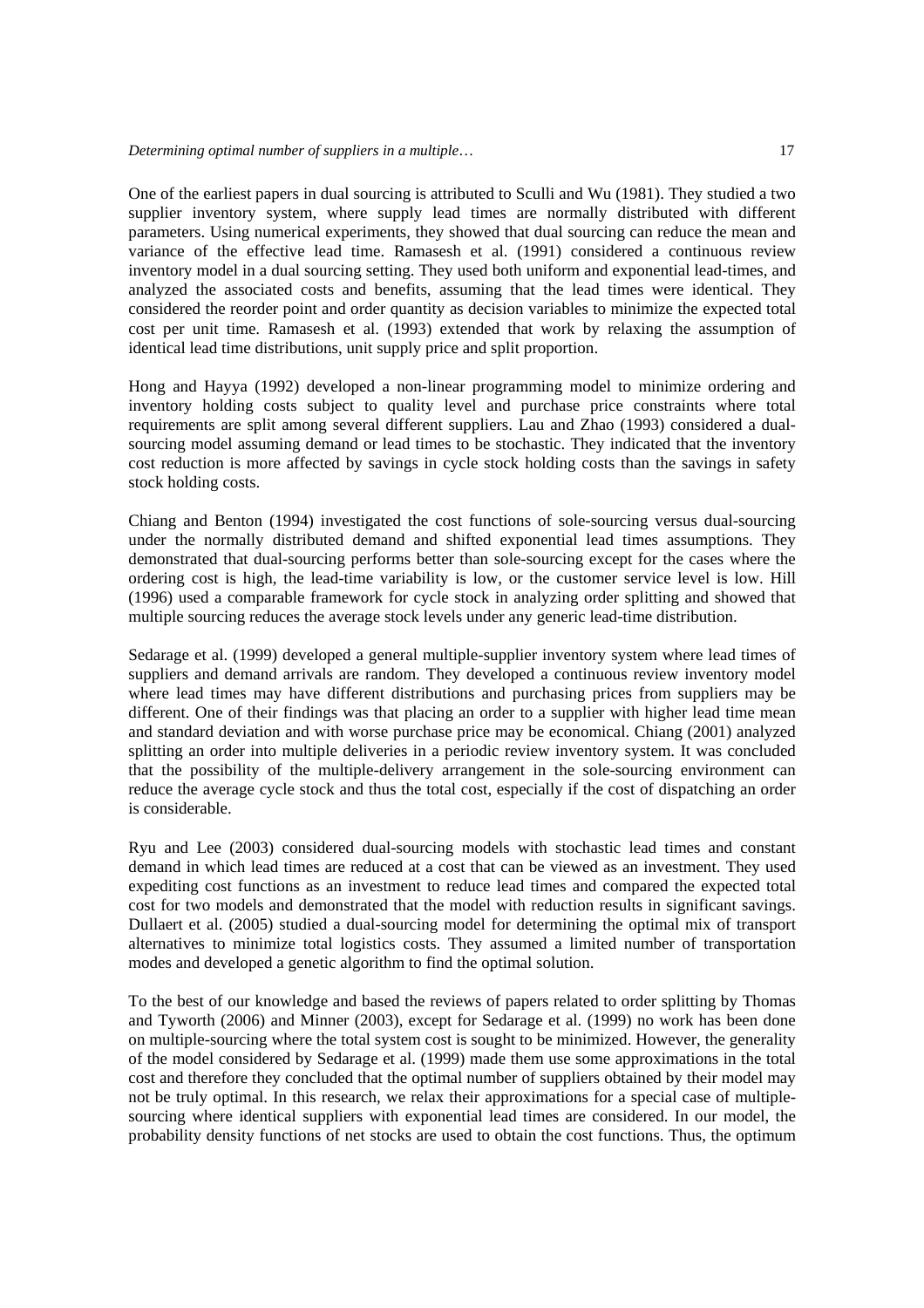solution is truly optimal. Additionally, in order to obtain the expected inventory and shortage costs, rather than considering all combinations of orders arrivals, a new method is developed. The method lets us easily calculate the cost functions for any number of suppliers. Moreover, unlike with most of previous studies, the model is not limited to the situation in which the on-hand inventory level just after the last delivery exceeds the reorder level.

The rest of paper is organized as follows. In section 2, we discuss the modeling assumptions and notations and also calculate the expected cost functions. Section 3 deals with numerical results and parametric analysis. Finally, we summarize our findings in section 4.

# **2. MODEL FORMULATION**

In this study, a model of multiple-sourcing is developed (see Figure 1). The purpose of the model is to minimize the expected total cost per unit time by determining the number of suppliers, reorder point and the order quantity as decision variables. The total cost consists of three elements: ordering cost, inventory holding cost and shortage cost. As some previous studies have considered (e.g. Chiang (2001)), an additive model of ordering cost is applied, where the ordering cost consists of fixed elements including preparing specifications, requesting for and evaluating bids and  $\dots$  ( $C_1$ ), and variable elements including shipping, handling and inspection cost per delivery  $(C<sub>2</sub>)$  that increase by the number of suppliers.



Figure 1. Two echelon multiple-sourcing supply chain

## **2.1.Notations and Assumptions**

The following notations and assumptions are used throughout this paper to develop the proposed models.

# **Notations**

- *n* : Number of suppliers
- *D* : Demand per unit time
- *Q* : Order quantity
- *s* : Reorder point
- *Li* ′ : The lead time of *i*th supplier
- $L_i$ : The ith order statistic of lead times
- $\lambda$ : Lead time parameter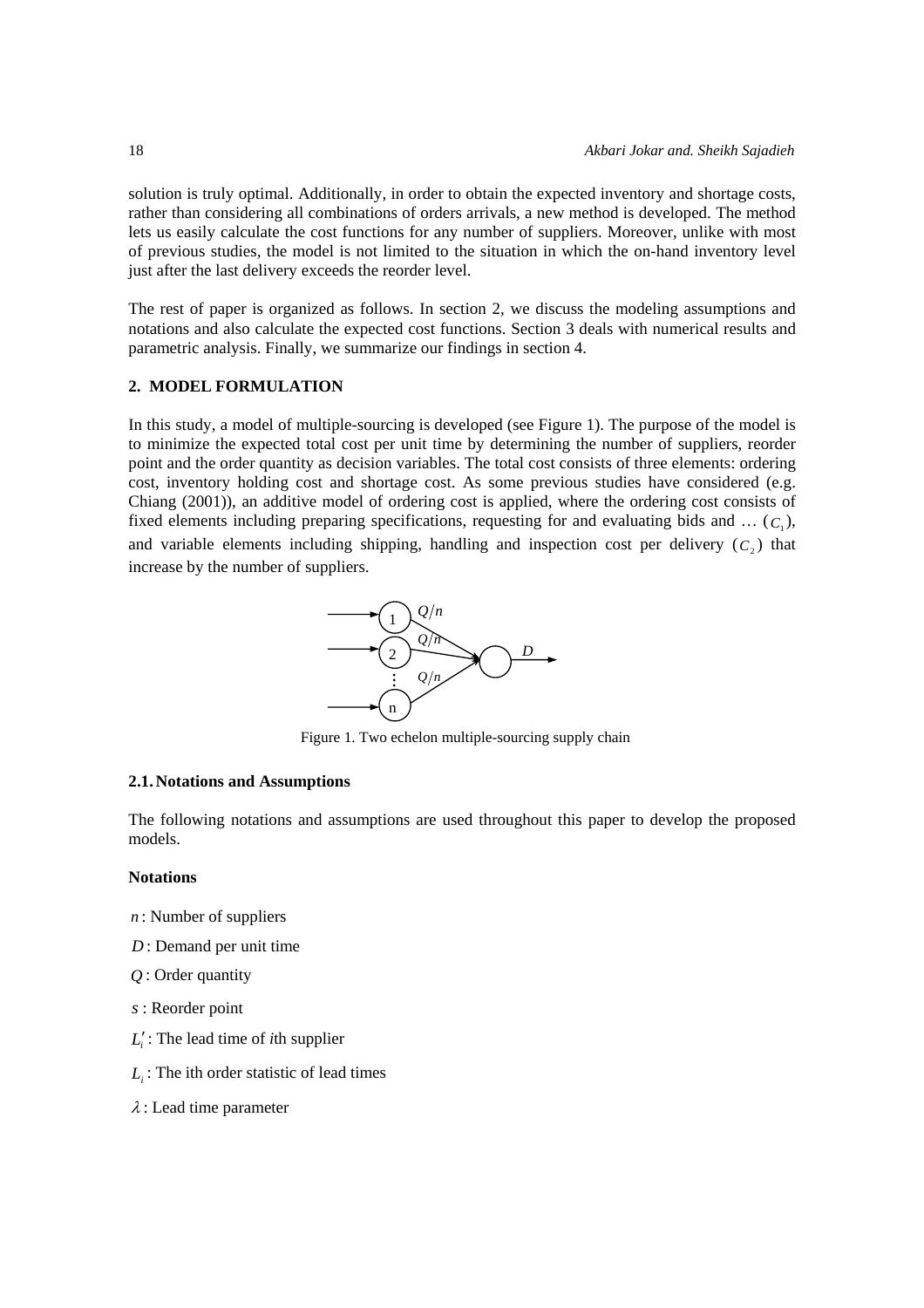- *T* : Cycle time
- $h$ : Inventory holding cost per unit per unit time
- $\pi$ : Shortage cost per unit per unit time

## **Assumptions**

- 1. A multiple-sourcing inventory system is considered.
- 2. The demand rate is deterministic and constant.
- 3. The acquisition lead time from each supplier is stochastic and follows an exponential distribution.
- 4. Lead times are independent and identically distributed.
- 5. Inventory is continuously reviewed. The orders are placed simultaneously when the inventory position reaches the reorder level.
- 6. The order quantity is split equally between suppliers.
- 7. Shortages are allowed and completely backordered.
- 8. Time horizon is infinite.

In most of earlier research efforts (e.g. Ryu and Lee (2003)) it has been assumed that the last installation stock goes above the reorder point and thus a renewable cycle is formed to let the authors generalize the calculation of one cycle to the entire time. In this research, we have satisfied the formation of renewal process by a more realistic assumption that is low probability of order crossover. In other words, we assume that the net stock just after the last delivery can be under the reorder point but the orders are received in the same sequence that they are placed, i.e. the last delivery of each cycle will be delivered sooner than the first delivery of the next. Taking order crossover into account makes the model intractable and thus we assume that its probability is negligible.

# **2.2.Inventory Holding Cost**

Considering the time to receive the first supply and the time between the first and the second supply as two random variables in a dual sourcing model, Ramasesh et al. (1991) obtained expected inventory holding and shortage costs for all possible ranges of these variables. Using this technique, they calculate the expected inventory carried and shortage incurred for 10 distinct combinations that cover the possible cases. Based on this method, the cost functions should be obtained for more than 30 combinations if  $n=3$ . The increase in the number of combination makes the model intractable and thus a new method needs to be developed for multiple sourcing. Here we develop a new approach which lets us obtain the cost functions for any number of suppliers. In this method, each cycle time is divided to  $n+1$  time ranges based on the time of supply arrivals. Since then, the expected inventory holding and shortage cost is obtained for these time ranges.

In order to derive expressions for the expected inventory carried during each cycle time, we need the probability density function of the *i*th order statistic of lead times. We also define two new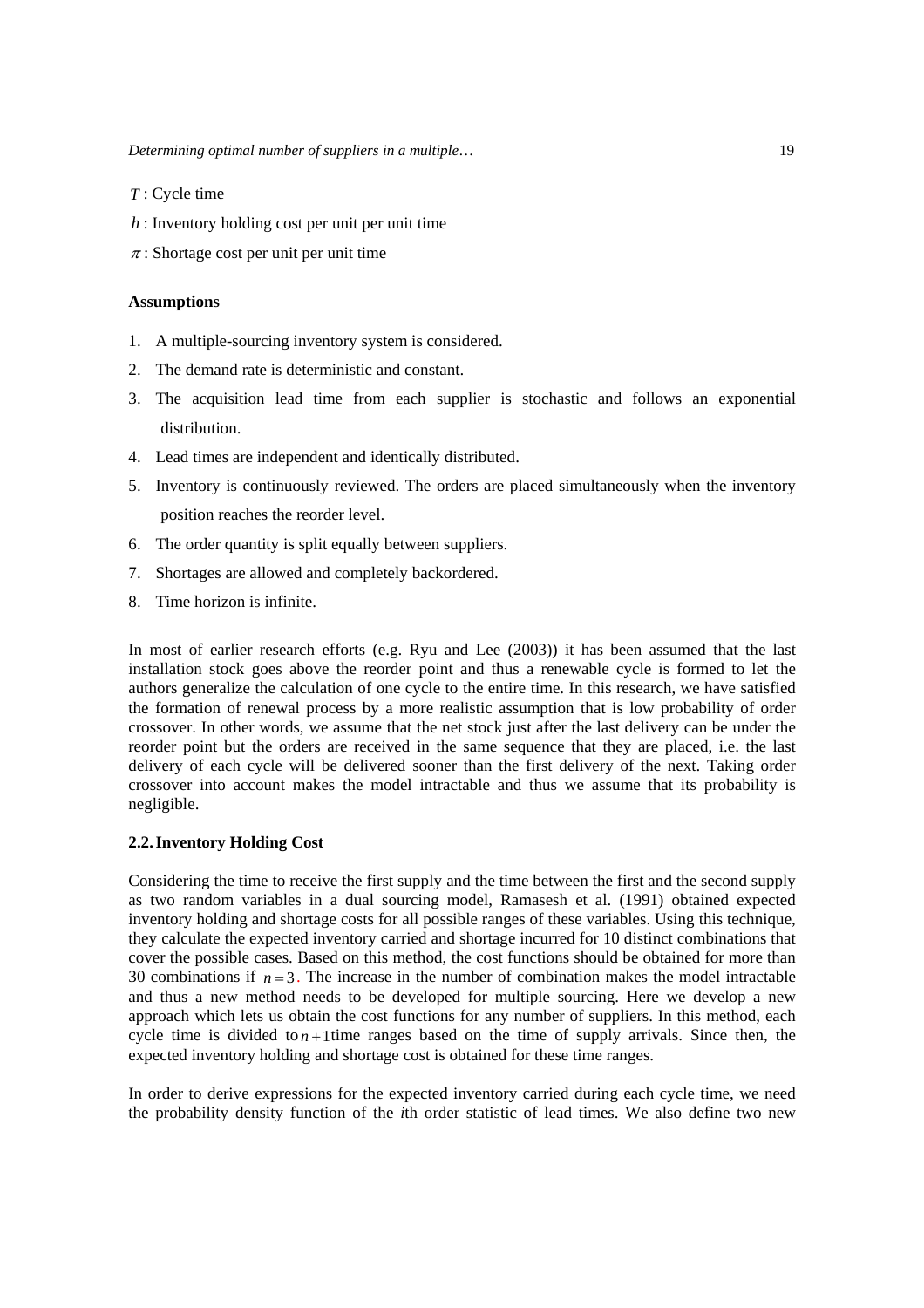random variables  $A_i = s + iQ/n - DL_i$  and  $T_i = L_{i+1} - L_i$ , which are the net stock just after the *i*th delivery and the time between *i*th and *(i+*1*)*th delivery, respectively. Net stock is defined as the subtraction of backorders from on-hand stock. Also  $T_0$  and  $T_n$  have been defined as the lead time of first delivery and the time lag from the last delivery to the end of cycle time. When the distribution of lead times is exponential with parameter  $\lambda$ , the probability density functions of  $L_i$ ,  $A_i$  and  $T_i$  can be obtained as follows using elementary statistics:

$$
f_{L_i}(l) = \frac{\lambda n!}{(i-1)!(n-i)!} (1 - e^{-\lambda l})^{i-1} e^{-(n-i+1)\lambda l} \qquad 0 \le l < \infty \qquad i = 1, ..., n
$$
 (1)

$$
f_{A_i}(a) = \frac{\lambda n!}{D(i-1)!(n-i)!} (1 - e^{\frac{-\lambda}{D}(s + \frac{iQ}{n} - a)})^{i-1} e^{\frac{-(n-i+1)\lambda}{D}(s + \frac{iQ}{n} - a)} \quad -\infty < a \le s + \frac{iQ}{n} \tag{2}
$$

$$
f_{T_i}(t) = (n-i)\lambda e^{-(n-i)\lambda t} \qquad \qquad 0 \le t < \infty \qquad i = 0, ..., n-1 \qquad (3)
$$

As mentioned before, each cycle time can be divided to  $n+1$  time ranges: from the time at which the order is placed to the first delivery, from *i*th to  $(i+1)$ th delivery (for  $i=1,...,n-1$ ) and from the last delivery to the end of cycle time. The expected inventory carried during the *i*th time range  $(I<sub>i</sub>)$  can be obtained, based on the cases that occur during that time range. Two cases can occur during the first time range (Figure 2) depending on the first delivery time.



Figure 2. Net stock in the first time range

The expected inventory carried in case 1.1 ( $EI_{11}$ ) and case 1.2 ( $EI_{12}$ ) are as follows:

$$
EI_{1.1} = \int_{l=0}^{s} \frac{(2s - Dl)l}{2} f_{L_1}(l) dl = \int_{l=0}^{s} \frac{(2s - Dl)l}{2} n \lambda e^{-n\lambda} dl = \frac{s}{n\lambda} + \frac{D}{n^2 \lambda^2} (e^{\frac{-n\lambda s}{D}} - 1) - \frac{s^2}{2D} e^{\frac{-n\lambda s}{D}}
$$

$$
EI_{1.2} = \int_{l=\frac{s}{D}}^{\infty} \frac{s^2}{2D} f_{L_1}(l) dl = \frac{s^2}{2D} e^{\frac{-n\lambda s}{D}}
$$

Thus, the expected inventory carried during the first time range  $(I_1)$  can be obtained as follows:

$$
I_1 = EI_{1.1} + EI_{1.2} = \frac{s}{n\lambda} + \frac{D}{n^2\lambda^2} (e^{\frac{-n\lambda s}{D}} - 1)
$$
 (4)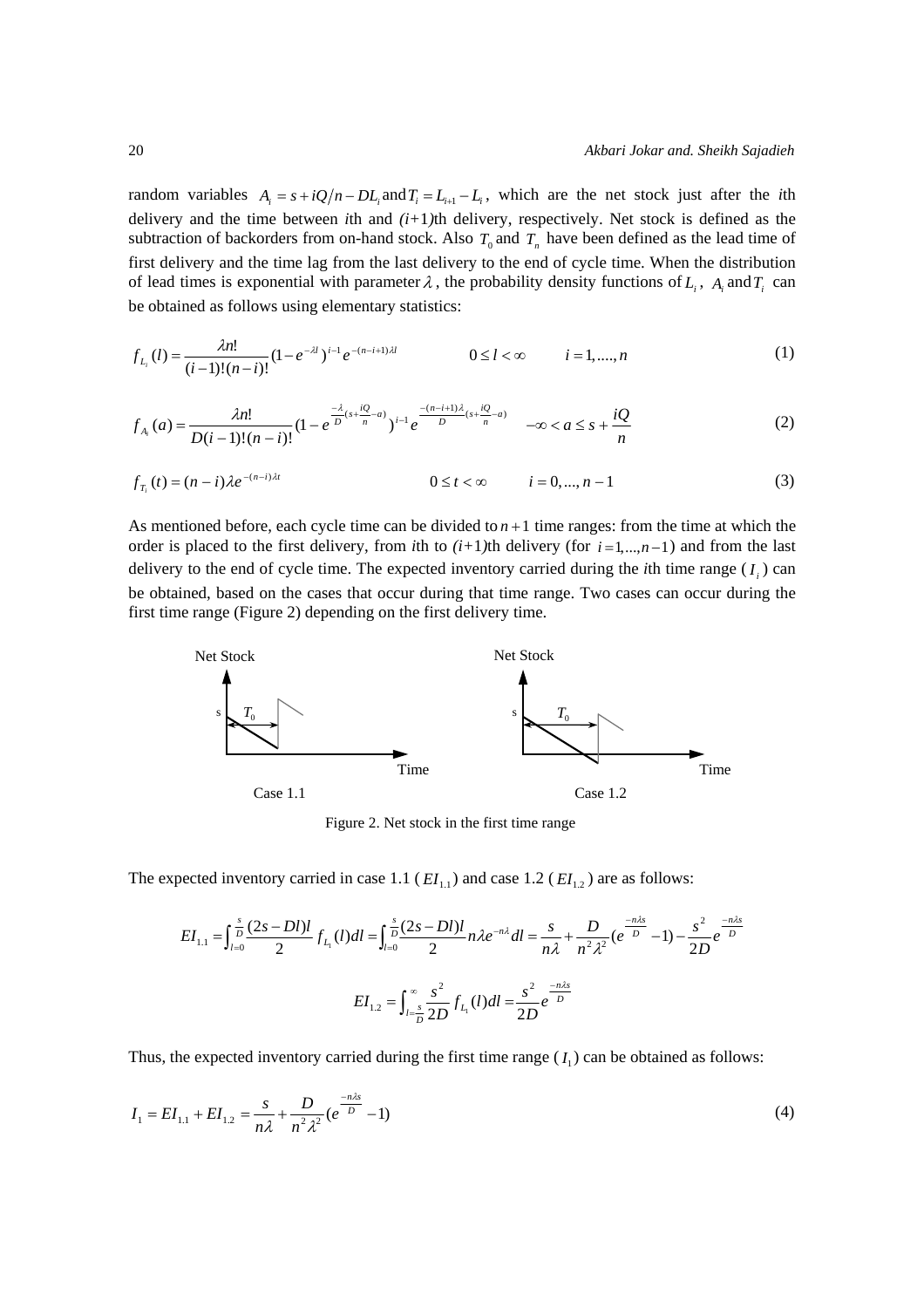Based on the net stock after *i*th delivery and the time between *i*th and  $(i+1)$ th delivery, three cases can occur during the  $(i+1)$ th time range (Figure 3).



Figure 3. Net stock in the  $(i+1)$ th time range

$$
I_{i+1} = \int_{a=0}^{s+\frac{iQ}{n}} \int_{t=0}^{\frac{A}{n}} (at - \frac{Dt^2}{2}) f_{T_i}(t) f_{A_i}(a) dt da + \int_{a=0}^{s+\frac{iQ}{n}} \int_{t=\frac{A}{D}}^{\infty} \frac{a^2}{2D} f_{T_i}(t) f_{A_i}(a) dt da \quad i = 1,...,n-1
$$
 (5)

The above expressions can not be simplified before knowing the value of *n*. Three cases can occur during the last time range (Figure 4) depending on the net stock after the last delivery.



Figure 4. Net stock in the last time range

The time horizon of the model is assumed to be infinite. Therefore, as in most inventory systems, we need to obtain the expected total cost for one cycle and then find the expected total cost per unit time. An implicit assumption of this method is that the selected cycle time is a renewable process. If we assume that the on-hand inventory level just after the last delivery is above the reorder point (e.g. Sedarage et al, 1999), thus the start point and finish point of each cycle will be the same (equal to the reorder point) and therefore, the cycle time is renewable. However, in this paper we are not limited to this restrictive situation (case 3.1 in subsection 2.1). Therefore, other situations (case 3.2 and case 3.3) may also occur where the on hand inventory just after the last delivery is not above the reorder point.

The expected inventory carried in case 3.1 where the net stock just after the last delivery is above the reorder point can be obtained easily. However, in cases 3.2 and 3.3, calculation of cost functions needs more discussion. In these cases, the last delivery is received after the cycle time since then the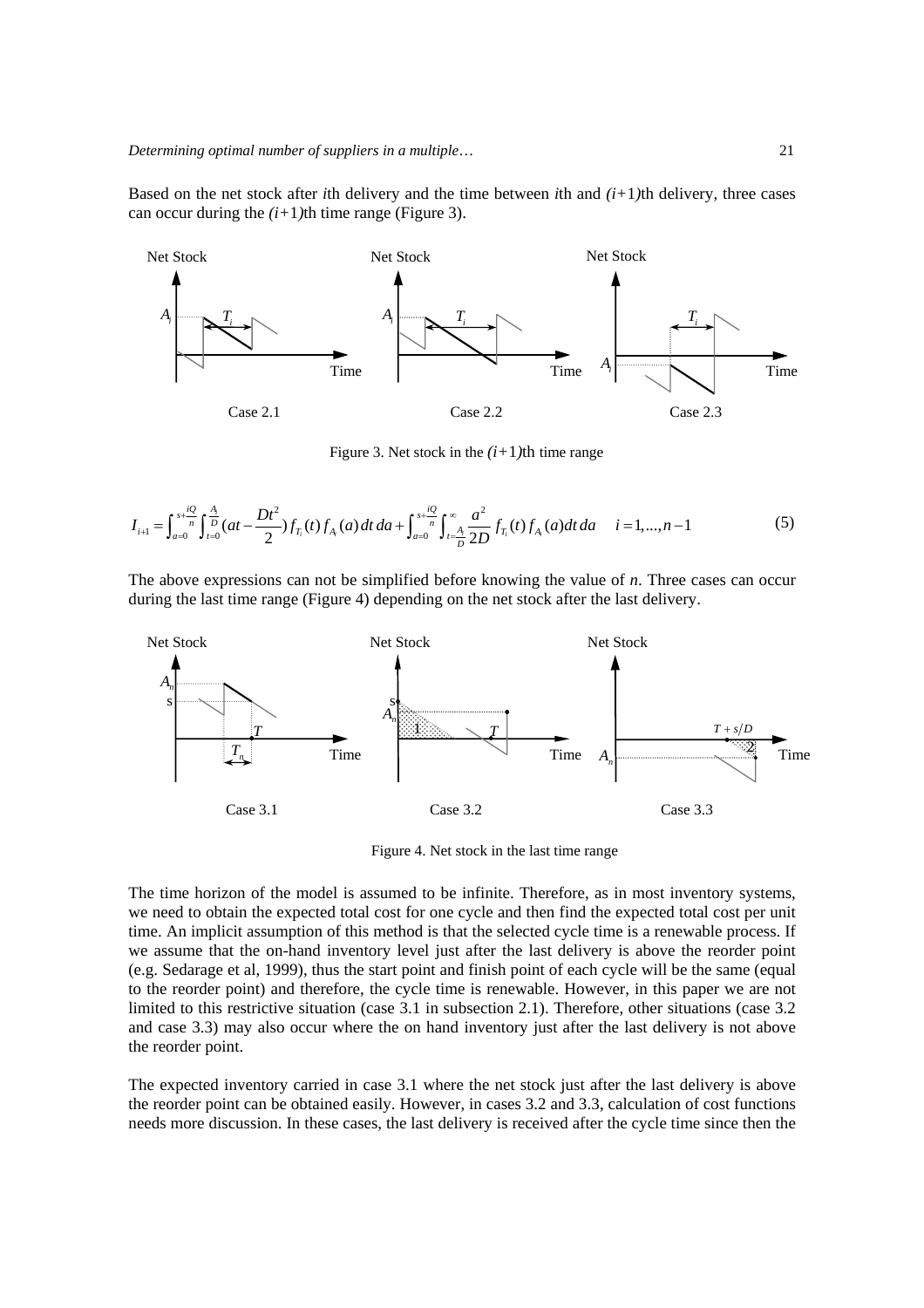last time range is equal to zero. Nevertheless, in these cases we expand our calculation from cycle time to the time in which the net stock reaches zero  $(T + s/D)$ . The orders to both suppliers are simultaneously placed when the summation of net-stock and ordered quantity, i.e. inventory position, reaches the reorder level. Moreover, as it can be seen in obtaining cost functions in the first time range, the net stock at the start time of each cycle time has been considered to be equal to reorder level, which in cases 3.2 and 3.3 will not be satisfied for next cycle. Thus, assuming no order crossover, we omit the first hatched triangle from inventory holding costs and the second hatched triangle from shortage costs because they will be considered in the next cycle time on average. Not doing this correction makes us calculate the inventory and shortage costs at the same time (shortage for one cycle and inventory for the next or previous one). In other words, in these cases calculation of hatched triangles is shifted to the next cycle. Thus the expected inventory carried in cases 3.2 and 3.3 ( $EI_{3,2}$  and  $EI_{3,3}$ ) will be negative. The expected inventory carried for three cases in this time range is as follow:

$$
EI_{3.1} = \int_{a=s}^{s+Q} \frac{a^2 - s^2}{2D} f_{A_n}(a) da
$$
  

$$
EI_{3.2} = \int_{a=0}^{s} \frac{a^2 - s^2}{2D} f_{A_n}(a) da
$$
  

$$
EI_{3.3} = -\int_{a=-\infty}^{0} \frac{s^2}{2D} f_{A_n}(a) da
$$

Thus, the expected inventory carried during last time range  $(I_{n+1})$  can be obtained as follows:

$$
I_{n+1} = EI_{3.1} + EI_{3.2} + EI_{3.3} = \frac{1}{2D} \int_{a=0}^{s+Q} a^2 f_{A_n}(a) da - \frac{s^2}{2D}
$$
 (6)

#### **2.3.Shortage Cost**

Employing the same method, the expected shortage incurred during the *i*th time range  $(S)$  can be obtained as follows:

$$
S_1 = \frac{D}{n^2 \lambda^2} e^{\frac{-n\lambda s}{D}} \tag{7}
$$

$$
S_{i+1} = \int_{a=0}^{s+\frac{iQ}{n}} \int_{t=\frac{A_i}{D}}^{\infty} \frac{(Dt-a)^2}{2D} f_{T_i}(t) f_{A_i}(a) dt \, da + \int_{a=-\infty}^{0} \int_{t=0}^{\infty} \frac{Dt^2 - 2at}{2} f_{T_i}(t) f_{A_i}(a) dt \, da \quad i = 1,...,n-1
$$
 (8)

$$
S_{n+1} = -\frac{1}{2D} \int_{a=-\infty}^{0} a^2 f_{A_n}(a) da
$$
 (9)

Using expressions (4) - (9), the expected inventory holding and shortage cost per period is equal to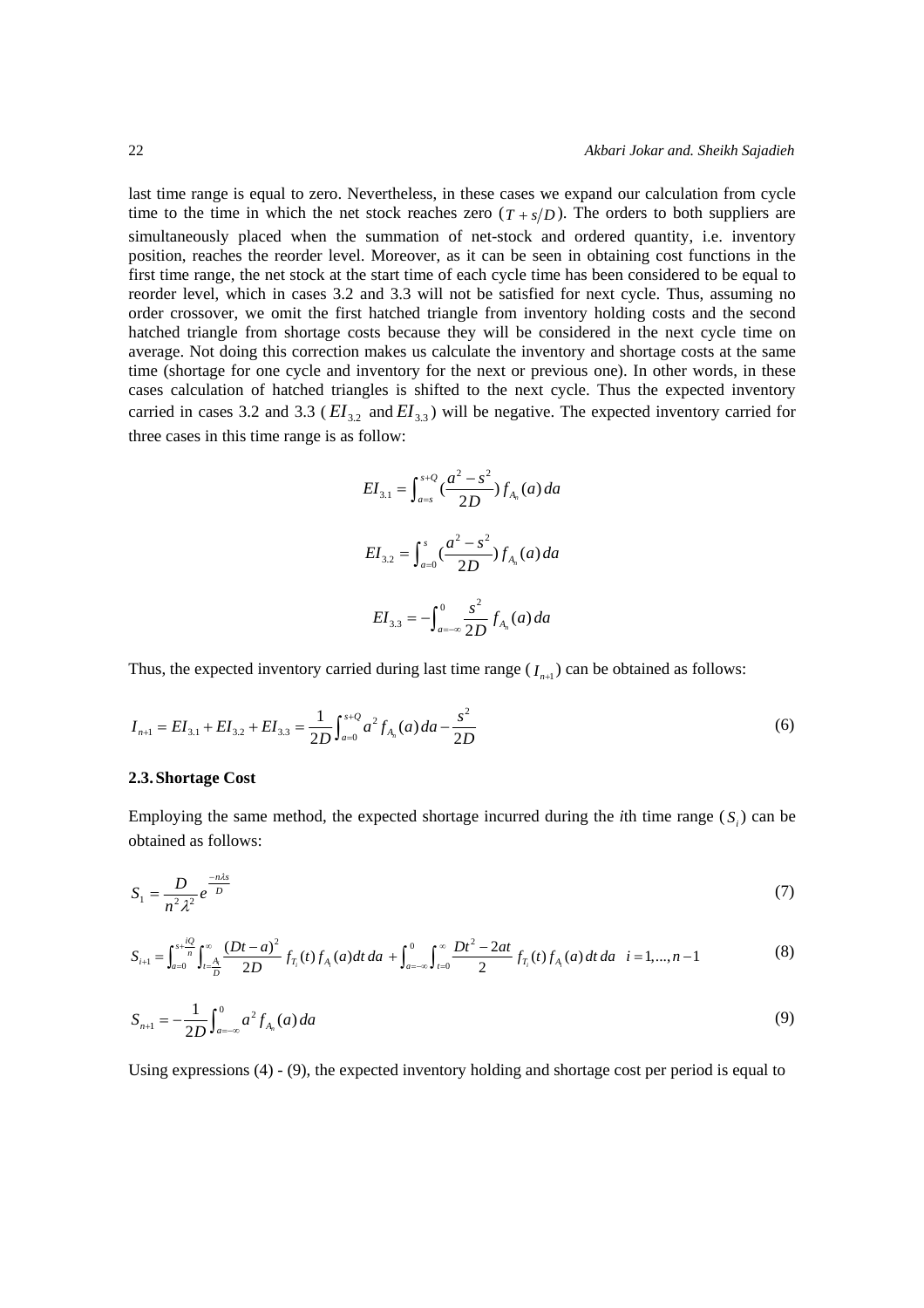*Determining optimal number of suppliers in a multiple*… 23

$$
h\sum_{i=1}^{n+1}I_i + \pi\sum_{i=1}^{n+1}S_i.
$$

#### **2.4.Expected Total Cost**

Using above expressions and resorting to simplification, we get the following expected total cost per unit time ( *ETCUT* ):

$$
ETCUT = \frac{D}{Q}(C_1 + nC_2 + h\sum_{i=1}^{n+1} I_i + \pi\sum_{i=1}^{n+1} S_i)
$$
  
=  $\frac{Dh}{Qn\lambda} + \frac{hD^2}{n^2\lambda^2 Q} (e^{\frac{-n\lambda s}{D}} - 1) + \frac{\pi D^2}{n^2\lambda^2 Q} e^{\frac{-n\lambda s}{D}} + \frac{Dh\sum_{i=2}^{n+1} I_i + D\pi\sum_{i=2}^{n+1} S_i + D(C_1 + nC_2)}{Q}$  (10)

### **3. COMPUTATIONAL RESULTS**

We need numerical research procedures to find the optimal solution because no closed-form solution exists for the values of *s* , *Q* and *n* that minimize the expected total cost. There is some widely used optimization software to solve the above nonlinear mixed integer programming model. By substituting the values of integer variable  $(n)$  in the model, the problem becomes a pure nonlinear programming. Therefore, for sensible number of suppliers ( $n \leq 10$ ), at most ten pure nonlinear problems should be solved. Here, the optimal solution is found using LINGO 9.0.

As an example, we obtain optimal solutions for multiple-supplier system for different numbers of suppliers using the following parameters:  $D=10000$  units/unit time,  $\lambda=15$  /unit time, *h* =\$1/unit/unit time,  $\pi$  =\$15/unit/unit time,  $C_1$  =\$120/order and  $C_2$  =\$30/order. The minimum cost ( *ETCUT* =2028.97) can be achieved by employing four suppliers and ordering a quantity of 814.78 to each one per period, when the net stock reaches 37.4.

We survey the effects of lead time variability, shortage-to-inventory ratio, ratio of fixed-to-variable ordering elements and demand on the optimal number of suppliers. Moreover, the trend of savings percentages obtained by employing more suppliers will be discussed. For these purposes different sets of parameters have been defined: (1) seven levels for the shortage-to-inventory ratio:  $\pi/h \in [1, 5, 10, \ldots, 30]$ ; (2) six levels for the ratio of fixed-to-variable elements of ordering cost:  $C_1 / C_2 \in [1, 2, ..., 6]$ ; (3) eight levels for demand:  $D \in [2000, 4000, ..., 16000]$ ; (4) twelve levels for lead times uncertainty:  $\lambda \in [10, 15, ..., 65]$ . The probability of order crossover is less then 0.024 for all cases which is negligible.

#### **3.1 Different Levels of Lead Time Deviation**

As it can be seen in Figure 5, the percentage savings obtained in a multiple sourcing system tends to be higher when lead times are more unpredictable. Moreover, the optimal number of suppliers (the integer printed above each node in Figure 5) is a non-increasing function of  $\lambda$ . For instance, increase in lead time standard deviation from 0.05 to 0.10 changes the optimal number of suppliers from 3 to 6 and percentage savings of employing multiple sourcing from 20.95 to 35.74. The reason is that by increasing lead time variation, the backorder cost increases and therefore lead time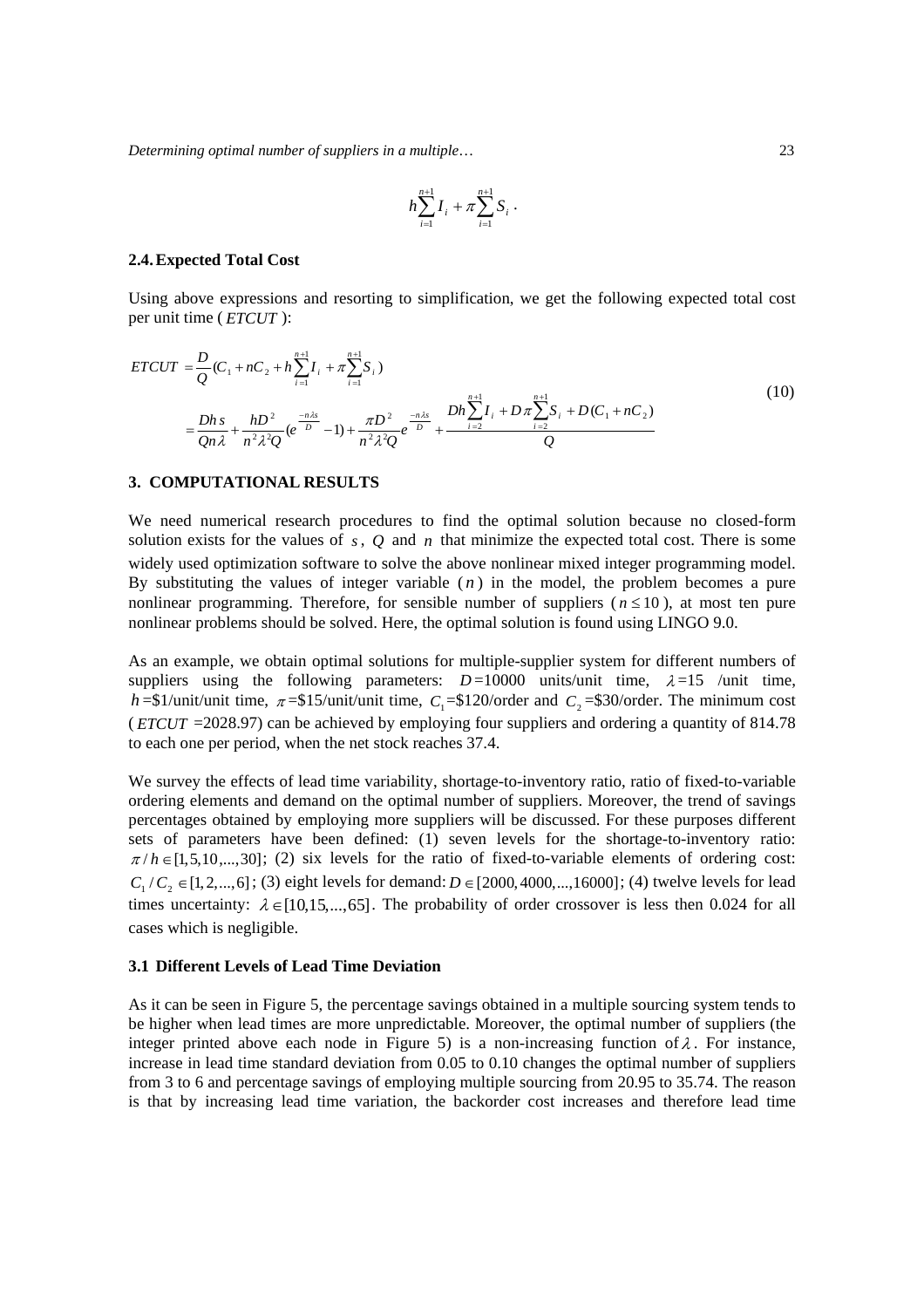reduction will be more attractive. It also can be interpreted that dual-sourcing is the optimal solution for a wide range of lead time parameters.



Figure5. Percentage savings per supplier for different levels

# **3.2 Different Levels of Ratio of Fixed-to-Variable Ordering Elements**

We obtained optimal solutions for decision variables in a multiple sourcing inventory system using six different levels of  $C_1 / C_2$  where  $C_1$  is assumed to be fixed. We present the results in Table 1. For the range of parameters used, the percentage savings from multiple sourcing compared to solesourcing and number of suppliers increase by the ratio. Although, the improvement in percentage savings has a diminishing rate.

| Parameters     | Multiple sourcing |        |              |             |                |  |  |
|----------------|-------------------|--------|--------------|-------------|----------------|--|--|
| $C_1/C_2$      | S                 |        | <i>ETCUT</i> | Optimal $n$ | Savings $(\%)$ |  |  |
|                | 221.4             | 3649.1 | 2783.9       |             | 11.26          |  |  |
| 2              | 86.9              | 3457.2 | 2344.1       | 3           | 19.71          |  |  |
| 3              | 24.5              | 3355.1 | 2149.9       | 4           | 24.33          |  |  |
| $\overline{4}$ | 37.4              | 3259.1 | 2029.0       | 4           | 27.56          |  |  |
| 5              | 0.0               | 3214.9 | 1949.0       |             | 29.79          |  |  |
| 6              | 5.7               | 3168.3 | 1886.3       |             | 31.64          |  |  |

Table 1: Effect of  $C_1 / C_2$  ratio on the optimal number of suppliers

#### **3.3 Different Levels of Shortage-to-Inventory Ratio**

The optimal number of suppliers and the percentage savings from multiple sourcing compared to sole sourcing increases by  $\pi/h$  ratio. As mentioned before, increasing the number of suppliers decreases the effective lead time and then the expected inventory carried and shortage incurred. Higher shortage cost per unit per unit time raises the role of shortage cost in the expected total cost and thus more savings can be obtained by reducing the expected shortage incurred. Since then, adding one more supplier may result to savings that outweighs the increased part of ordering cost (see Table 2).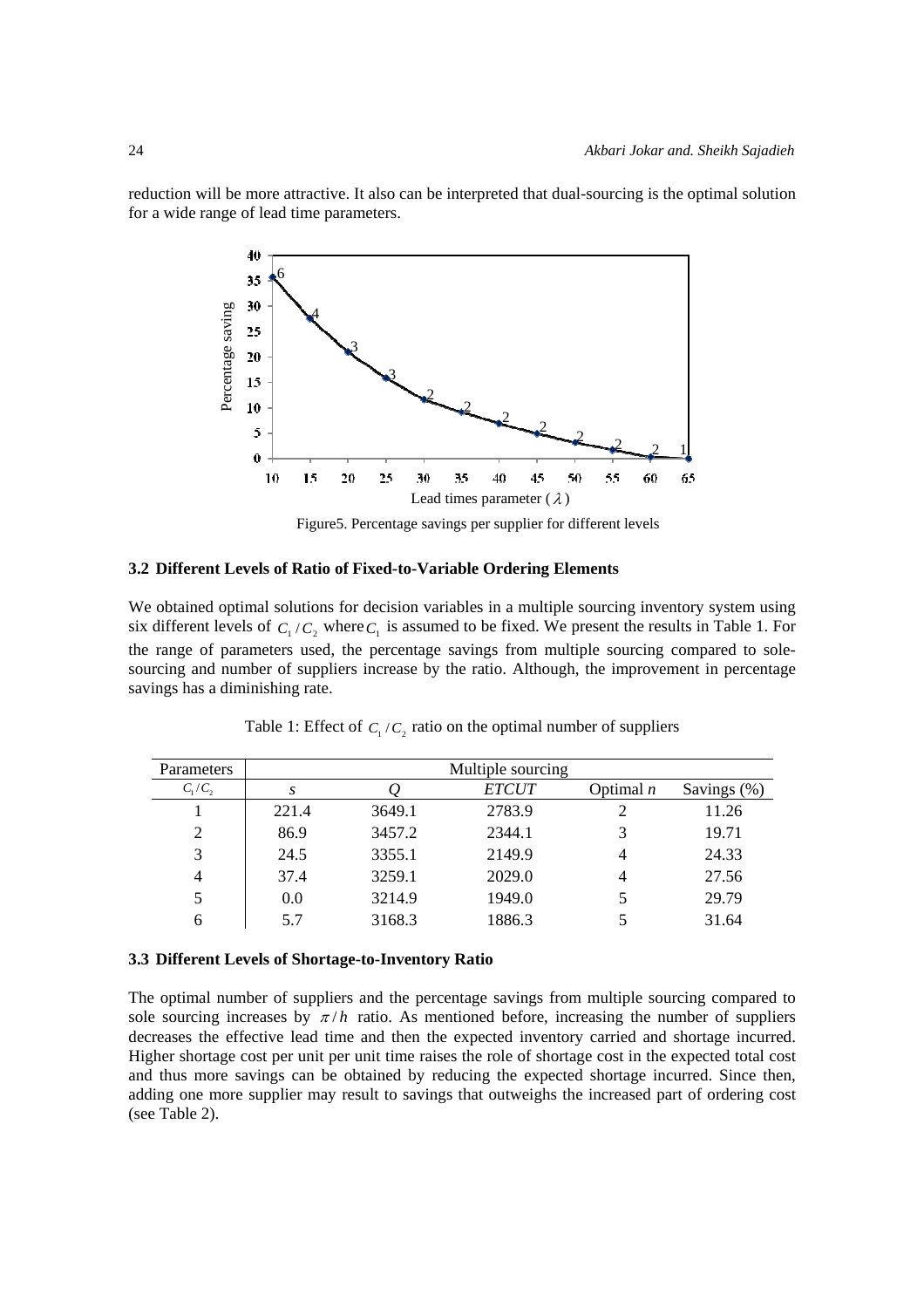| <b>Parameters</b> | Multiple sourcing |        |              |                |               |  |  |
|-------------------|-------------------|--------|--------------|----------------|---------------|--|--|
| $\pi/h$           | S                 |        | <b>ETCUT</b> | Optimal $n$    | Saving $(\%)$ |  |  |
|                   | 0.0               | 2269.2 | 1469.5       | 2              | 2.21          |  |  |
| 5                 | 0.0               | 2800.7 | 1753.7       | 3              | 18.32         |  |  |
| 10                | 0.0               | 3101.9 | 1922.9       | 4              | 24.62         |  |  |
| 15                | 37.4              | 3259.1 | 2028.9       | 4              | 27.56         |  |  |
| 20                | 81.8              | 3356.4 | 2109.8       | $\overline{4}$ | 29.25         |  |  |
| 25                | 55.2              | 3459.0 | 2167.7       | 5              | 30.62         |  |  |
| 30                | 77.8              | 3527.4 | 2215.6       |                | 31.66         |  |  |

Table 2: Effect of  $\pi/h$  ratio on the optimal number of suppliers

# **3.4 Different Levels of Demand**

Figure 6 depicts the trends of savings percentage and optimal number of suppliers for different demand values. A number of facts can be discerned from the figure. First, the percentage savings from multiple-sourcing compared to sole-sourcing increases by demand for a fixed number of suppliers. The main reason is that by increasing demand per unit time, the savings in inventory and shortage costs increase and thus multiple sourcing will be more beneficial. However, most of benefits are recognized by the early increase in demand. Further increase, for all the observed cases, yields only marginal improvements. For example an increase in demand from 2000 to 4000 in a three-supplier system results in 9% increase in the percentage savings while the same increase from 14000 to 16000 results in just 0.64% additional improvement.

Second, the optimal number of suppliers, shown by arrows in Figure 5, increases by demand. This is because inventory and shortage reduction in a system with higher demand may outweigh an additional ordering cost and thus more suppliers may find this beneficial. And third, although increasing the number of suppliers from 1 to the optimal number of suppliers for a fixed amount of demand is beneficial, this improvement is of diminishing kind, with most of benefits realized with the initial increase in the number of suppliers from one to two. This seems to suggest that only limited suppliers should be pursued. This is because most of savings in the inventory holding and shortage costs are obtained by just adding the second supplier and therefore further increases in the number of suppliers will be less effective in improving inventory level and backorder. Thus, in a multiple-sourcing supply chain usually employing two supplier consequences most of benefit of order splitting, except in erratic environments.



Figure 6. Effect of demand on No. of suppliers and percentage saving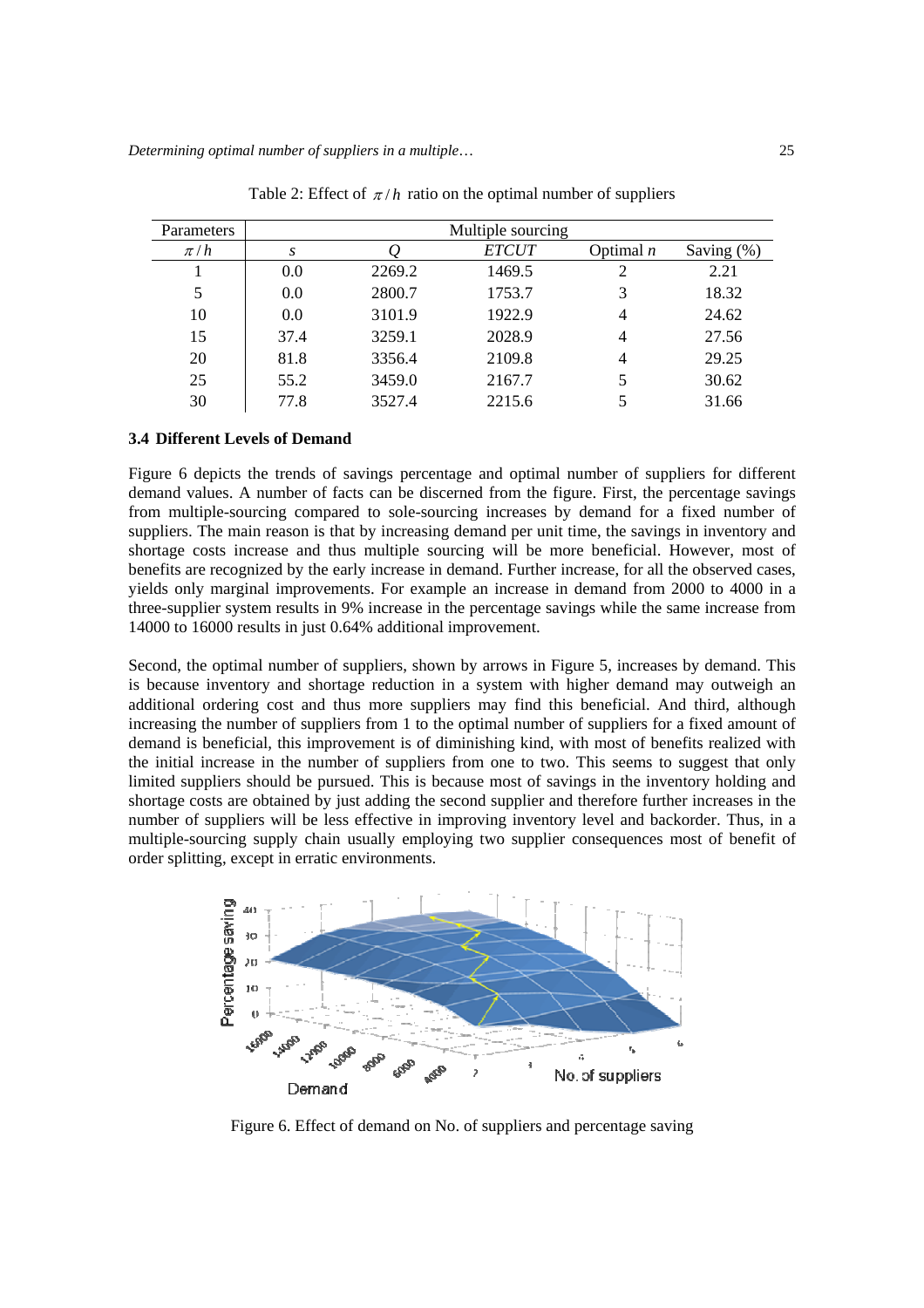# **4. CONCLUSION**

We developed a multiple-sourcing inventory system with stochastic lead times and constant demand where the order quantity is equally split between some identical suppliers. In this paper we employed a new method that lets us obtain the cost functions for any number of suppliers. In this method we divide each cycle to some ranges instead of calculating cost functions for all possible combinations of supply arrivals. Moreover, the model developed in this paper is not limited to the situation in which the last installation stock goes above the reorder point.

Numerical results show that the optimal number of suppliers and the percentage savings from multiple sourcing tend to be higher for uncertain situations with more variable lead times or competitive environments where shortage cost is higher. In other words, as lead time variability increases, the savings from multiple sourcing will also increase and employing more suppliers may be beneficial. Moreover, increase in the factors such as demand and shortage-to-inventory ratio raises the role of inventory carried and shortage incurred in the model, and thus employing more than one supplier as a solution to lessen them will be more motivating.

Furthermore, we found that although increasing the number of suppliers may be beneficial; this improvement is of diminishing kind, with most of benefits achieved by the initial increase of suppliers to two. Therefore, in a multiple-sourcing supply chain employing two suppliers usually leads to the major benefits of order splitting. Thus if it is difficult or costly to obtain the exact number of suppliers, one may consider dual-sourcing as a moderate solution.

Some extensions of this research might be of interest. In this paper, we assumed suppliers to be identical. In practice, they may be different in terms of purchasing price, product quality or delivery time. Moreover, in our current analysis we assumed the costs associated with transportation are part of ordering cost. However, one may consider economies of scale in transportation. Additionally, lead-times are considered to be independent of order quantity. In practice, lead times may be negatively correlated to order quantity.

## **REFERENCES**

- [1] Chiang C. (2001), Order splitting under periodic review inventory system; *International Journal of Production Economics* 70; 67–76.
- [2] Chiang, C., Benton, W.C. (1994), Sole sourcing versus dual sourcing under stochastic demands and lead times; *Naval Research Logistics* 41; 609–624.
- [3] Dullaert W., Maes B., Vernimmen B., Witlox F. (2005), An evolutionary algorithm for order splitting with multiple transport alternatives; *Expert Systems with Applications* 28; 201–208.
- [4] Hill R.M. (1996), Order splitting in continuous review (Q,r) inventory models; *European Journal of Operational Research* 95; 53–61.
- [5] Hong J.D., Hayya J.C. (1992), Just-in-time purchasing: single or multiple sourcing?; *International Journal of Production Economics* 27; 175–181.
- [6] Lau H.S., Zhao L.G. (1993), Optimal ordering policies with two suppliers when lead times and demands are all stochastic; *European Journal of Operational Research* 68 (1); 120–133.